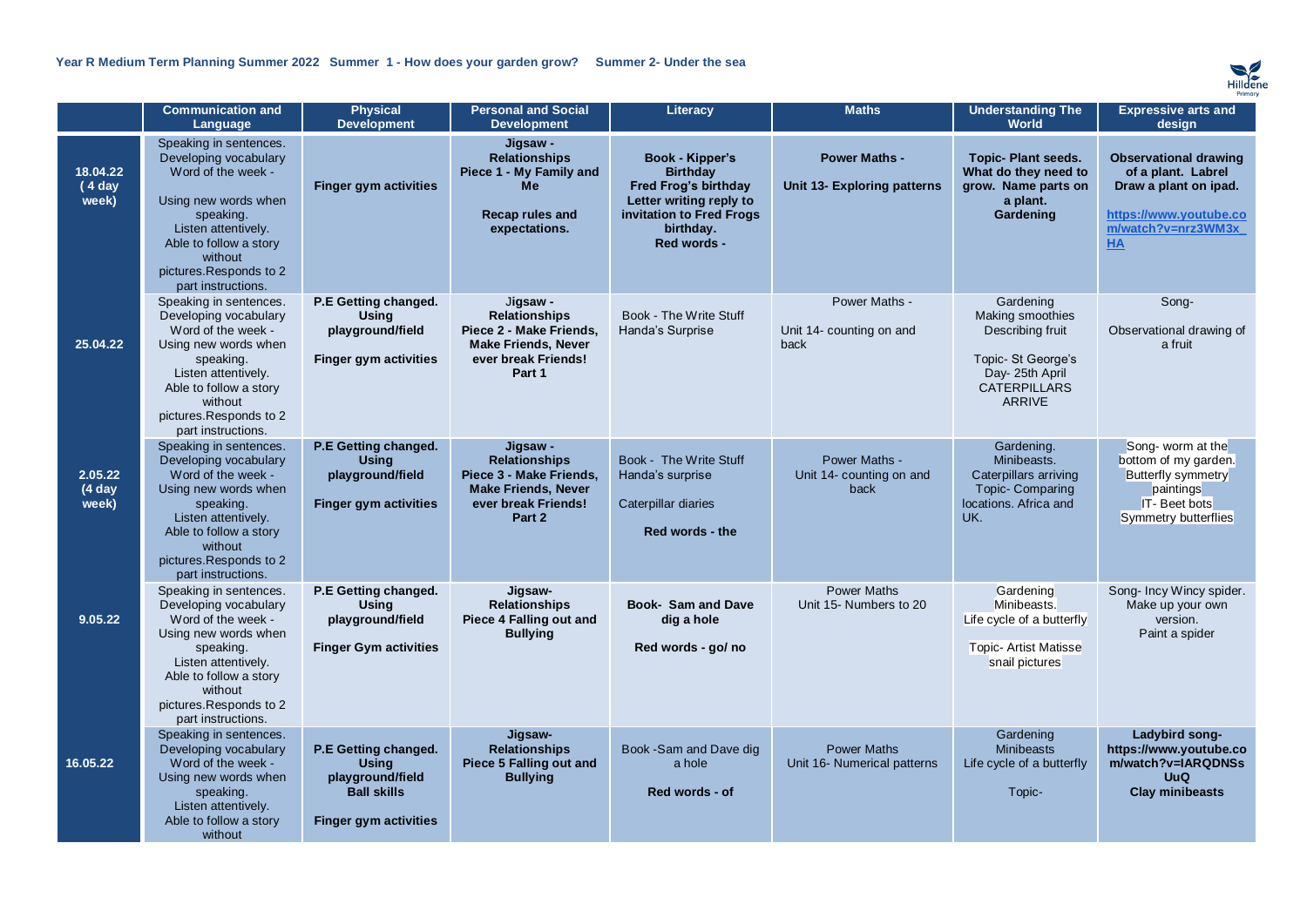|          | pictures.Responds to 2<br>part instructions.                                                                                                                                                                           |                                                                                                                |                                                                                                |                                                        |                                              |                                                                           |                                                      |
|----------|------------------------------------------------------------------------------------------------------------------------------------------------------------------------------------------------------------------------|----------------------------------------------------------------------------------------------------------------|------------------------------------------------------------------------------------------------|--------------------------------------------------------|----------------------------------------------|---------------------------------------------------------------------------|------------------------------------------------------|
| 23.5.22  | Speaking in sentences.<br>Developing vocabulary<br>Word of the week -<br>Using new words when<br>speaking.<br>Listen attentively.<br>Able to follow a story<br>without<br>pictures.Responds to 2<br>part instructions. | P.E Getting changed.<br><b>Using</b><br>playground/field<br><b>Finger gym activities</b><br><b>Ball skills</b> | Jigsaw-<br><b>Relationships</b><br>Piece 6 - Being the Best<br>Friends we can be               | <b>Book- Chocolate Cake</b>                            | Power Maths - Unit 16-<br>Numerical patterns | Minibeasts habitats<br>Jubilee celebrations<br>The Queen-famous<br>person |                                                      |
|          |                                                                                                                                                                                                                        |                                                                                                                |                                                                                                |                                                        |                                              |                                                                           |                                                      |
| 06.06.22 | Speaking in sentences.<br>Developing vocabulary<br>Word of the week -<br>Talk in past, future,<br>present tense                                                                                                        | Getting changed for<br>P.E.<br><b>Athletics</b><br>Finger gym                                                  | Jigsaw- Changing Me<br>Piece 1 - My Body<br>Transition to year 1                               | Book - Chocolate Cake<br>Red words - said              | Power Maths - Unit 16-<br>Numerical patterns | Grow sea monkeys<br>Topic- Habitat under<br>the sea.                      | Rainbow fish art<br>Children create a scale          |
| 13.06.22 | Speaking in sentences.<br>Developing vocabulary<br>Word of the week -<br>Talk in past, future,<br>present tense                                                                                                        | Getting changed for<br>P.E.<br><b>Athletics</b><br>Finger gym                                                  | Jigsaw- Changing Me<br><b>Piece 2 - Respecting My</b><br>body<br><b>Transition to year 1</b>   | Book - Rainbow Fish<br>Red words - my                  | Power Maths - Unit 17<br>Shape               | <b>Topic- Fathers day</b><br>Ducklings arriving<br>13th June              | Wax resistant fish<br>pictures<br>Fathers day cards. |
| 20.06.22 | Speaking in sentences.<br>Developing vocabulary<br>Word of the week -<br>Talk in past, future,<br>present tense                                                                                                        | Getting changed for<br>P.E.<br><b>Athletics</b><br>Finger gym                                                  | Jigsaw- Changing Me<br>Piece 3 - Growing Up<br>Transition to year 1                            | <b>Book - Rainbow Fish</b><br>Red words - we/ me       |                                              | Ducklings picked up<br>23rd June.                                         | Sing Mark the Shark.<br>Painting a sea creature.     |
| 27.06.22 | Speaking in sentences.<br>Developing vocabulary<br>Word of the week -<br>Talk in past, future,<br>present tense                                                                                                        | Getting changed for<br>P.E.<br>Athletics<br>Finger gym                                                         | <b>Jigsaw- Changing Me</b><br>Piece 4 - Fun and Fears<br>Part 1<br><b>Transition to year 1</b> | Book - If Sharks<br>disappeared<br>Red words - he/ she | Power Maths - Unit 19<br>Sorting             | Topic- Make boats-<br>Floating and sinking                                | Make treasure maps/<br>flags<br>Dress up day         |